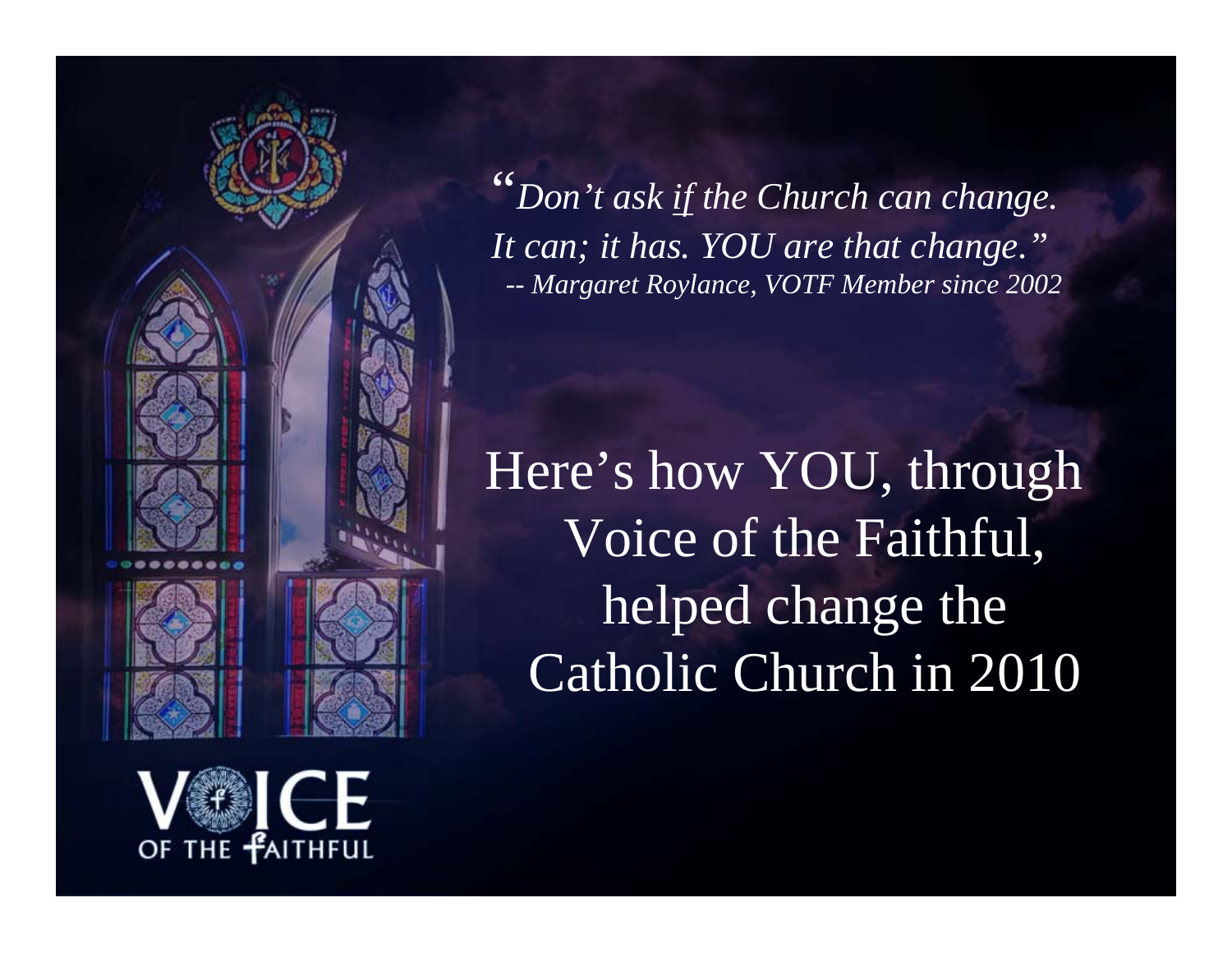



You *joined your voice* with more than 35,000 other Catholics around the world to support survivors of clergy sexual abuse. Together, we:

- Observed a National Vigil of Sorrow on [Good Friday](http://www.votf.org/goodfridayvigil2010) in Boston, New York, Washington, Chicago, Philadelphia and elsewhere.
- ❖ Supported Catholics in **Ireland** who confronted report after report about sex abuse their bishops covered up.
- Worked to reform U.S. state statutes of limitation that often prevent the prosecution of child molesters. Then we posted a *guide* to help others seeking to reform SOL laws.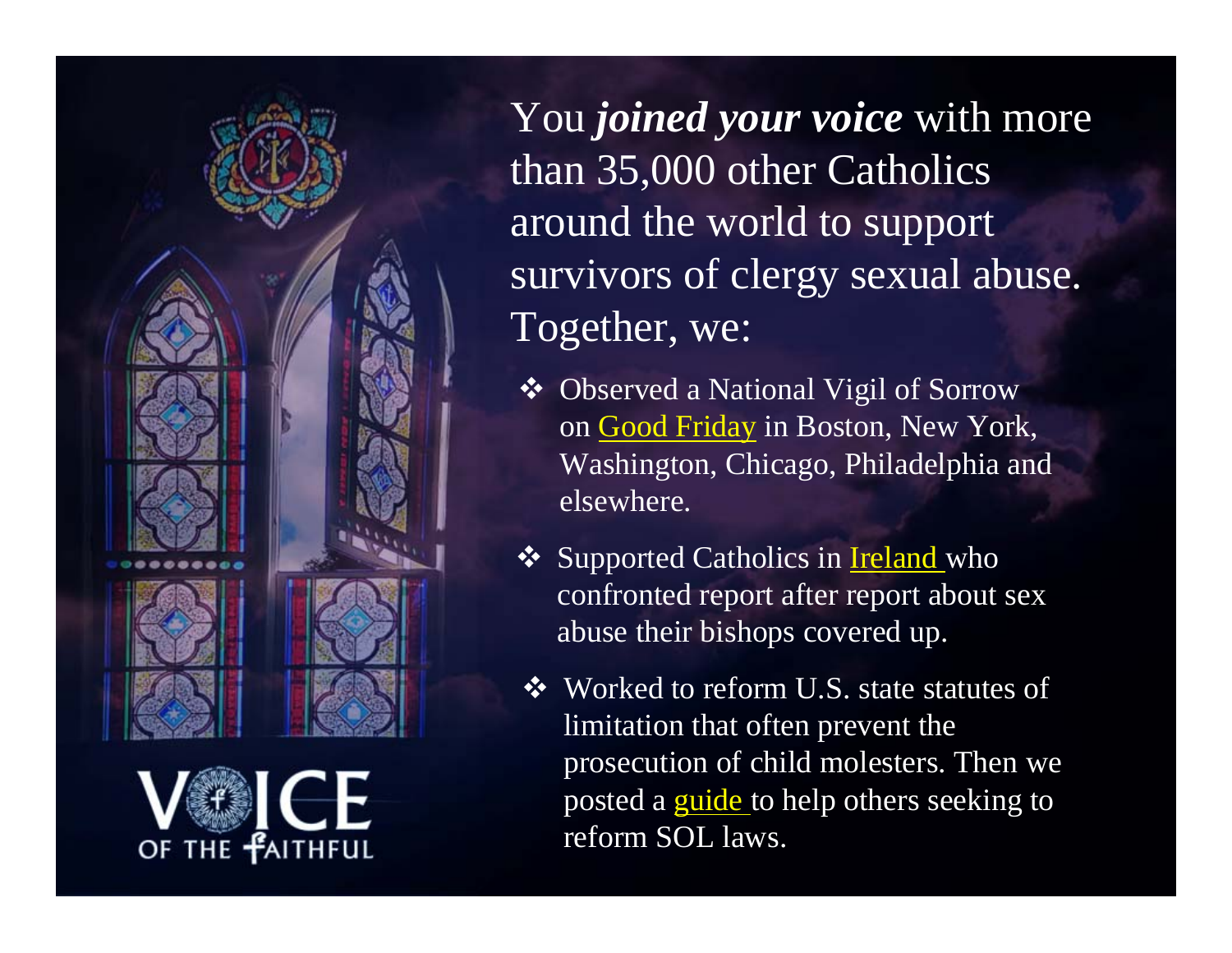### **Survivor Support**

## You helped survivors find their voices and you helped others to hear them.

- On Laurel Cable TV Network, VOTF leader Bill Casey hosted interviews with three survivors of clergy sex abuse. We then distributed the [video](http://votf.org/14775) via emails and our web site.
- $\frac{1}{2}$  Our [Bridgeport](http://www.votfbpt.org/) CT affiliate created a dramatic reading, "Bless Me, Father, for I Have Sinned," from diocesan documents ordered released by the courts—and helped the public better understand the scope of clergy sex abuse.



"*I come from a family … where 11 of us were abused by priests. May this small donation help others such as my brothers/sisters. – VOTF Member from New Mexico*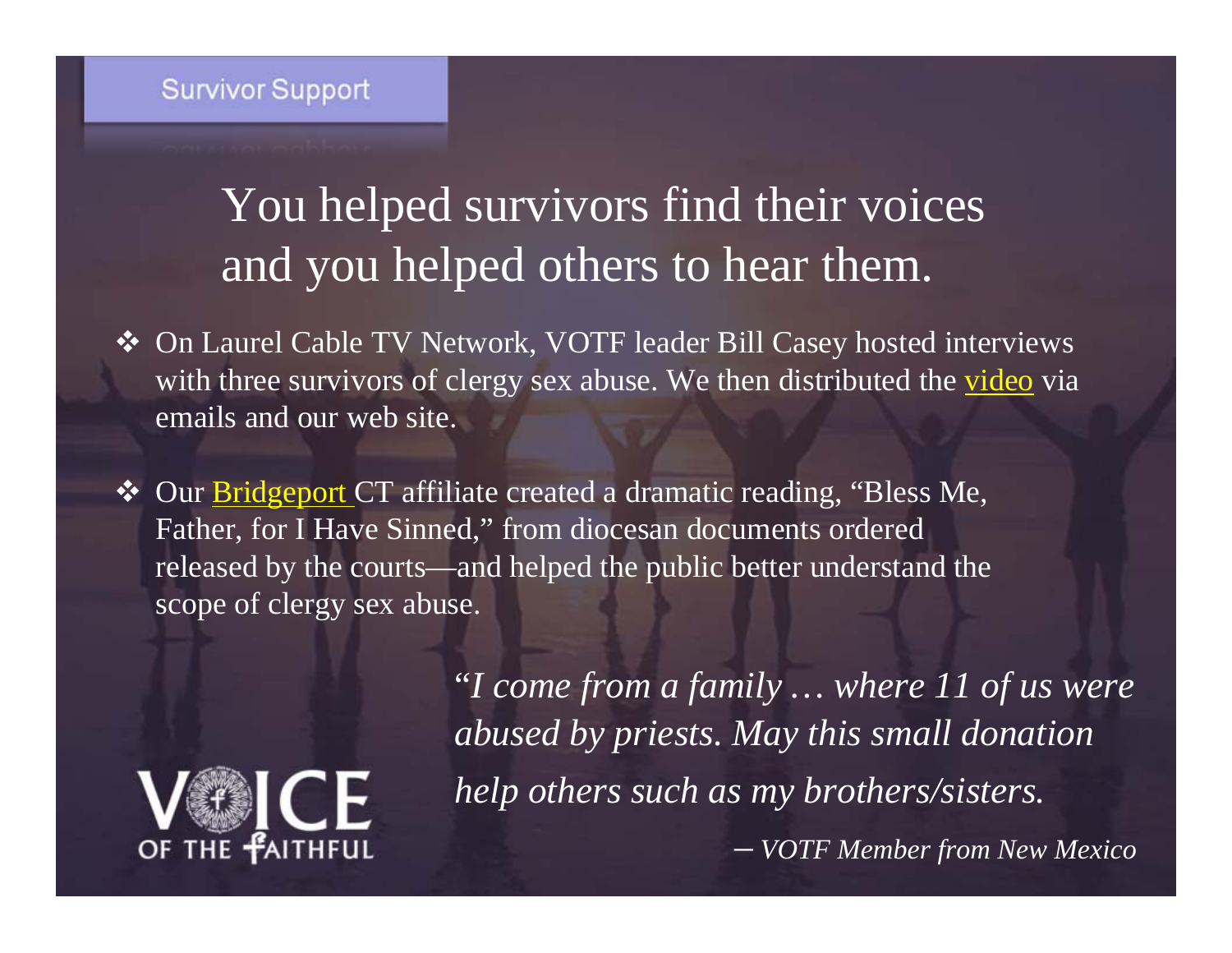#### **Bishop Selection**

Your voice called for lay input into the selection of local bishops—a path President Dan Bartley described to the world on [CNN television](http://votf.org/9951).

- Steered by our *Voices in Action* Bishops Initiative team, we mailed the proposal for <u>local bishop selection</u> to the Pope and to every bishop in the United States.
- We followed up with a pilot project in the Manchester NH diocese, then sent those recommendations to the U.S. papal nuncio and asked him to send them to Rome.
- We started working with diocesan Catholics in Chicago to prepare recommendations in 2011 for the next bishop to be appointed there.

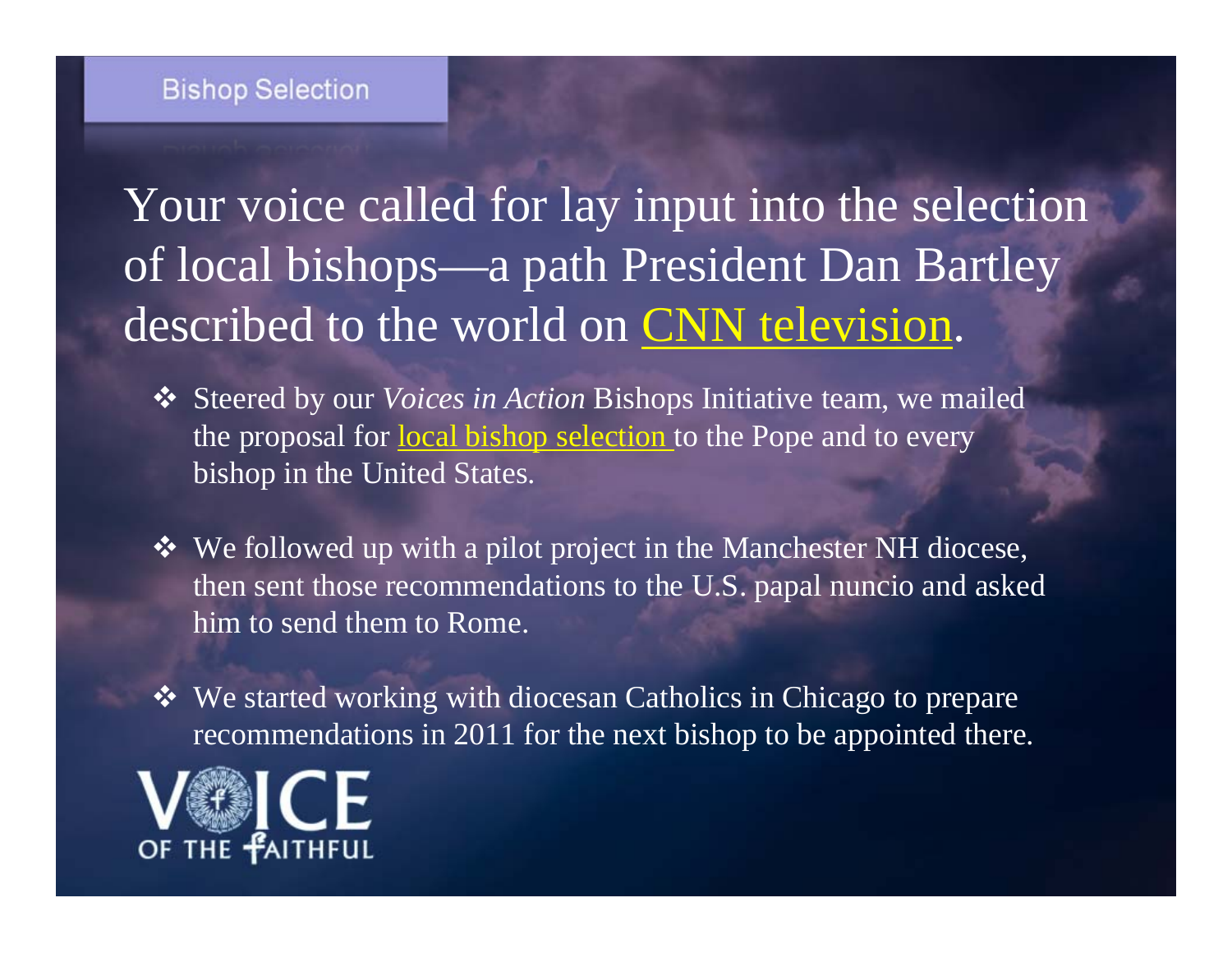### *From the [VOTF Letter](http://www.votf.org/Bishops/cover letter Pope FINAL.pdf) to Pope Benedict XVI:*

Participation of all members of a local church, clergy and laity, in the selection of their new bishop was regarded as a *sine qua non* by the Fathers of the Church throughout the first millennium and well into the second *…* nothing prevents you from restoring to the laity a substantive role in the recommendation processes held in their archdioceses and dioceses prior to your appointment. of new bishops.

> *"Keep up the good work on the Bishop Selection process. We really need drastic changes in the way bishops are chosen."*

*– A priest in Illinois, VOTF member since 2003* 

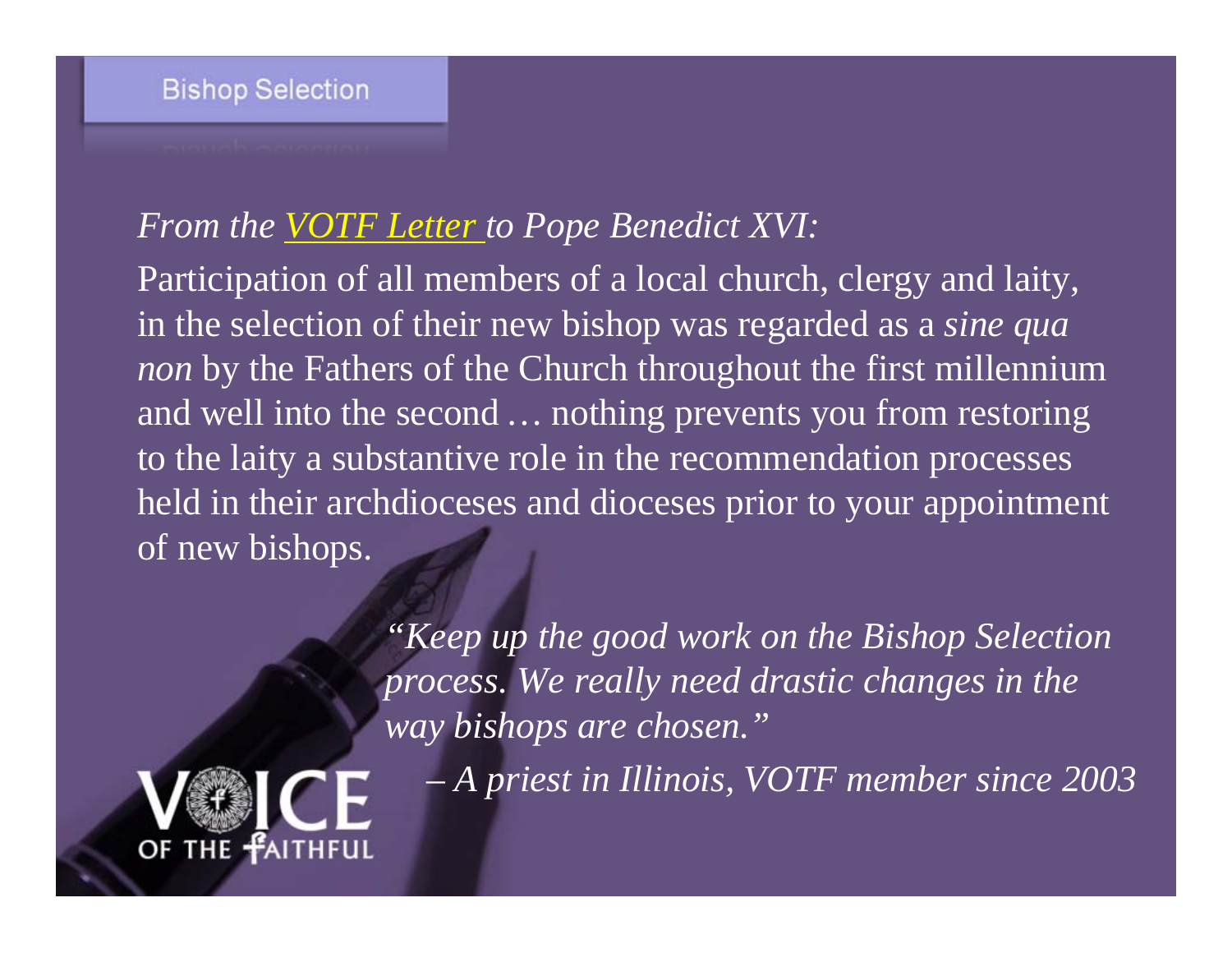In the News ...

VOTF leaders and members in 2010 were seen and heard not just on CNN: ◆ National Public Radio in CA and NH Television shows in Boston, New York, and Washington **❖ BBC television and radio ❖ Radio and television in Ireland** 

 Newspapers around the worldOF THE FAITHFUL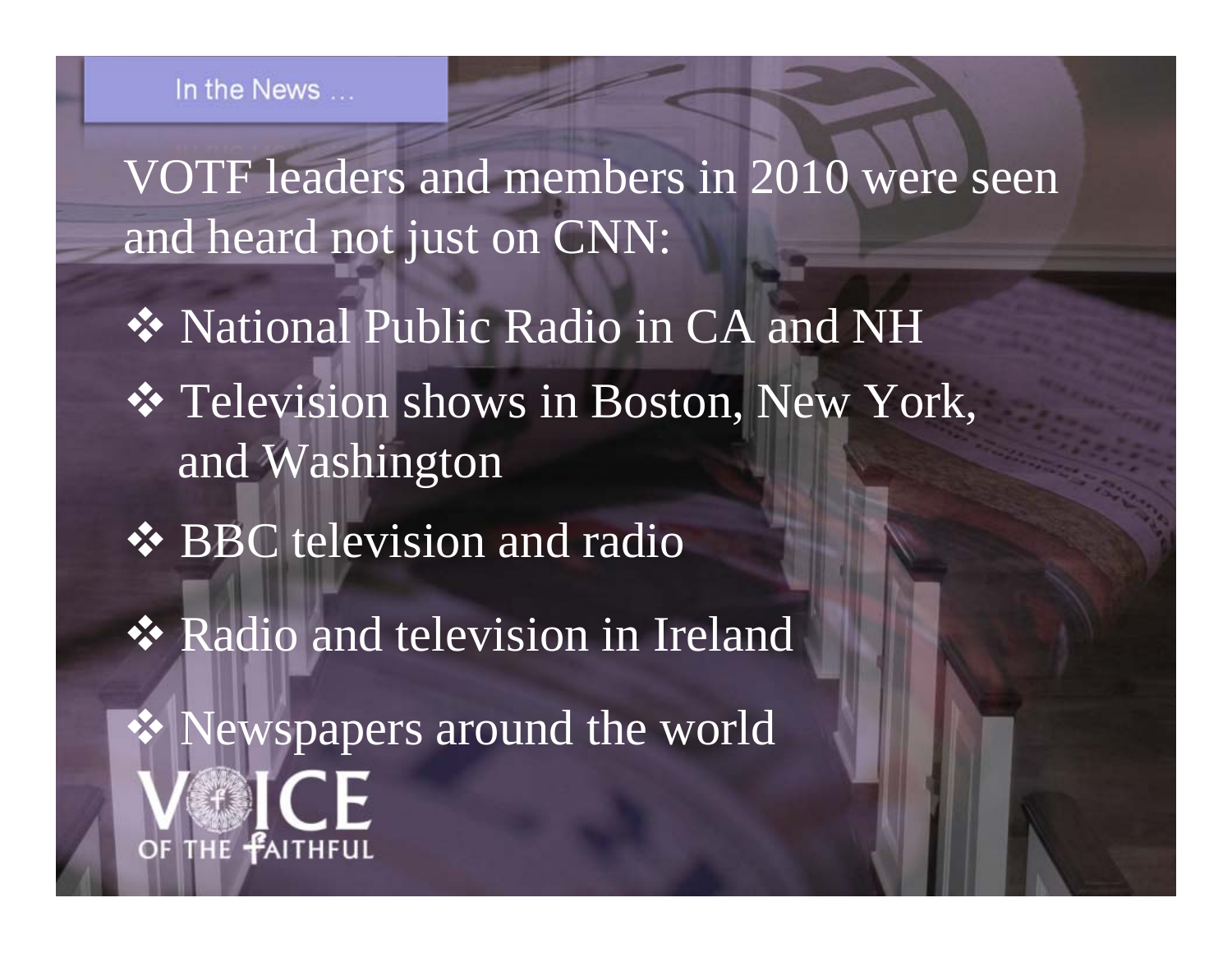### Accountability

In 2010, you also joined your voice with others to call for accountability. Our [Catholic Certification of](http://votf.org/certificate.pdf)  [Accountability](http://votf.org/certificate.pdf) asked every bishop seeking donations for the annual diocesan fund to certify that he would:

- $\checkmark$  Report all clergy sex abuse allegations immediately to civil authorities
- $\checkmark$  Guarantee child-protection training for all church employees
- $\checkmark$  Resign if he knowingly transferred a pedophile priest to a new assignment.





By accepting and depositing the enclosed donation, the leader of this diocese...

- Agrees to report any allegations of  $(1)$ clergy sexual abuse immediately to civil authorities:
- Guarantees that all diocesan and parish employees undergo Safe Environment training in conformance with the guidelines developed and approved by the U.S. Council of Catholic Bishops in 2004 in an effort to prevent the clergy sexual abuse scandal from happening again;
- (3) Agrees to request the resignation of any archbishop, bishop, or other religious leader, including himself, who knowingly transferred or transfers a pedophile priest.

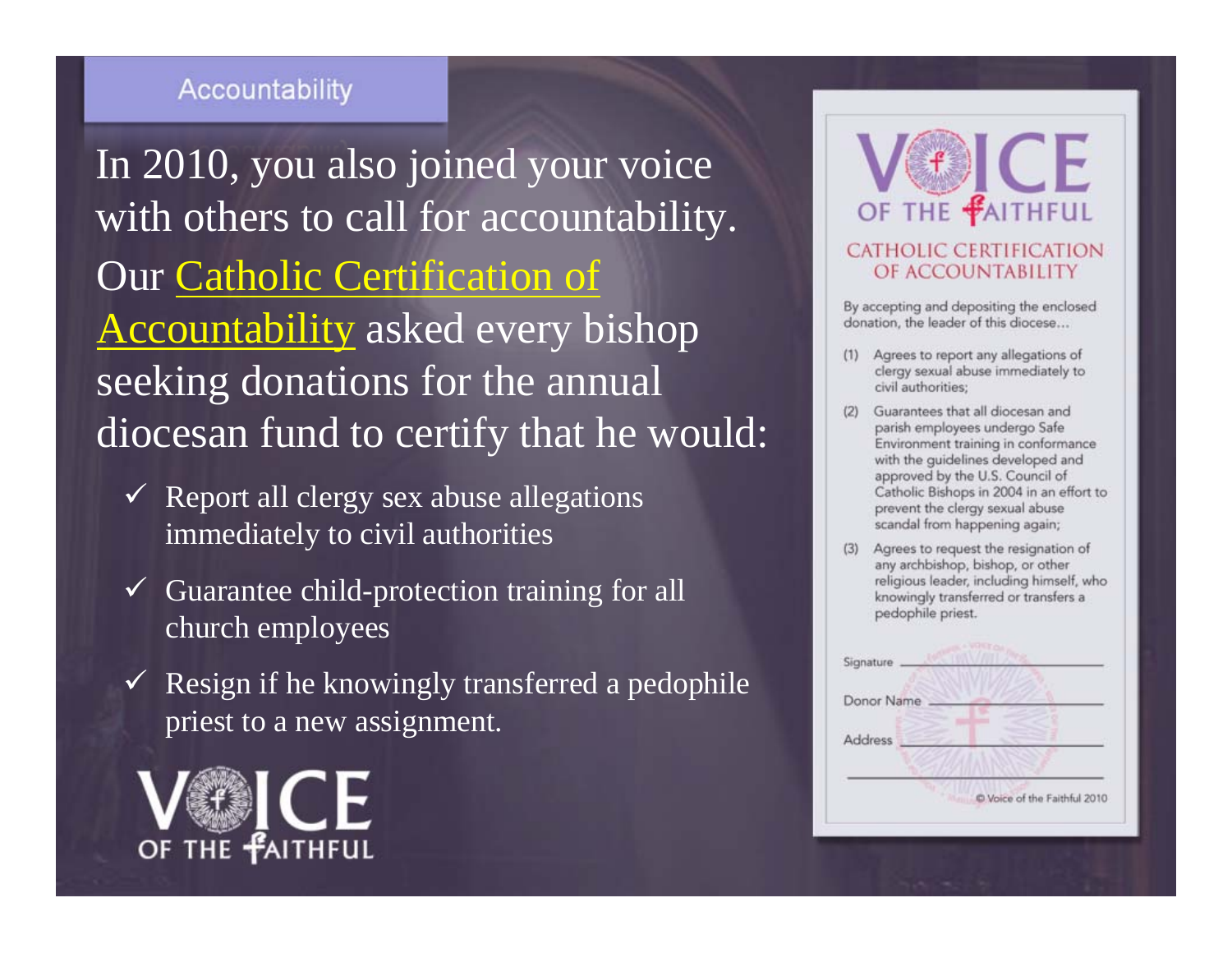## Sometimes you had to emphasize the point …

*"My position is simple. I want assurance that the Diocese of Raleigh will abide by the common sense conditions outlined in the Voice of the Faithful's Catholic Certification of Accountability. If the Diocese won't provide that assurance, regardless of reason, my wife and I will not provide financial support."*

*– From a VOTF member since 2004*





By accepting and depositing the enclosed donation, the leader of this diocese...

- Agrees to report any allegations of  $(1)$ clergy sexual abuse immediately to civil authorities:
- Guarantees that all diocesan and parish employees undergo Safe Environment training in conformance with the guidelines developed and approved by the U.S. Council of Catholic Bishops in 2004 in an effort to prevent the clergy sexual abuse scandal from happening again;
- Agrees to request the resignation of  $(3)$ any archbishop, bishop, or other religious leader, including himself, who knowingly transferred or transfers a pedophile priest.

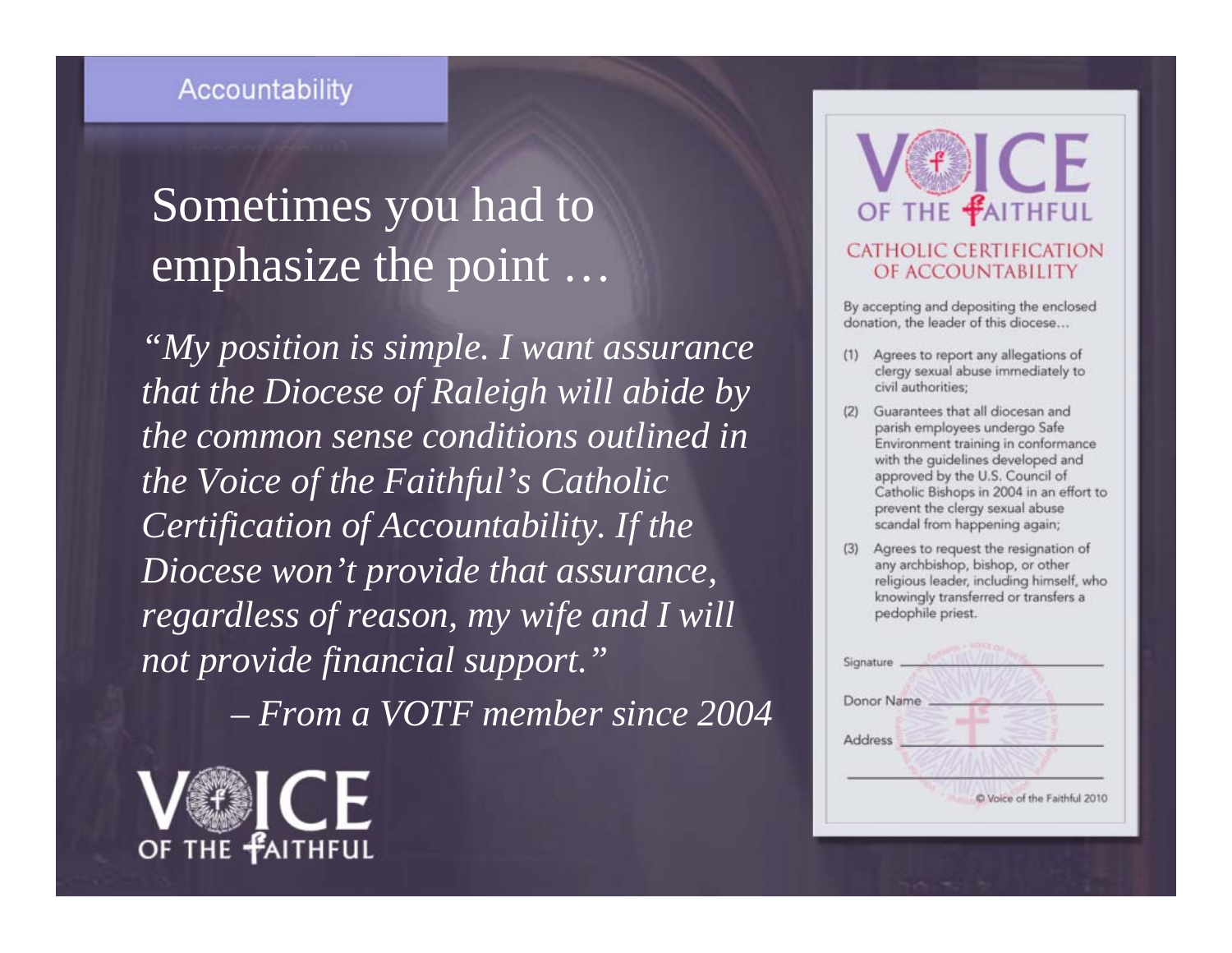In 2010, you called on all Catholics, from the pews to the pulpits, to take more responsibility for local church ministries and management.

*[Become a 21st Century Disciple](http://votf.org/pentecost.pdf)*  sets out 10 ways every Catholic can help reform our Church.





**BECOME A 21ST CENTURY DISCIPLE**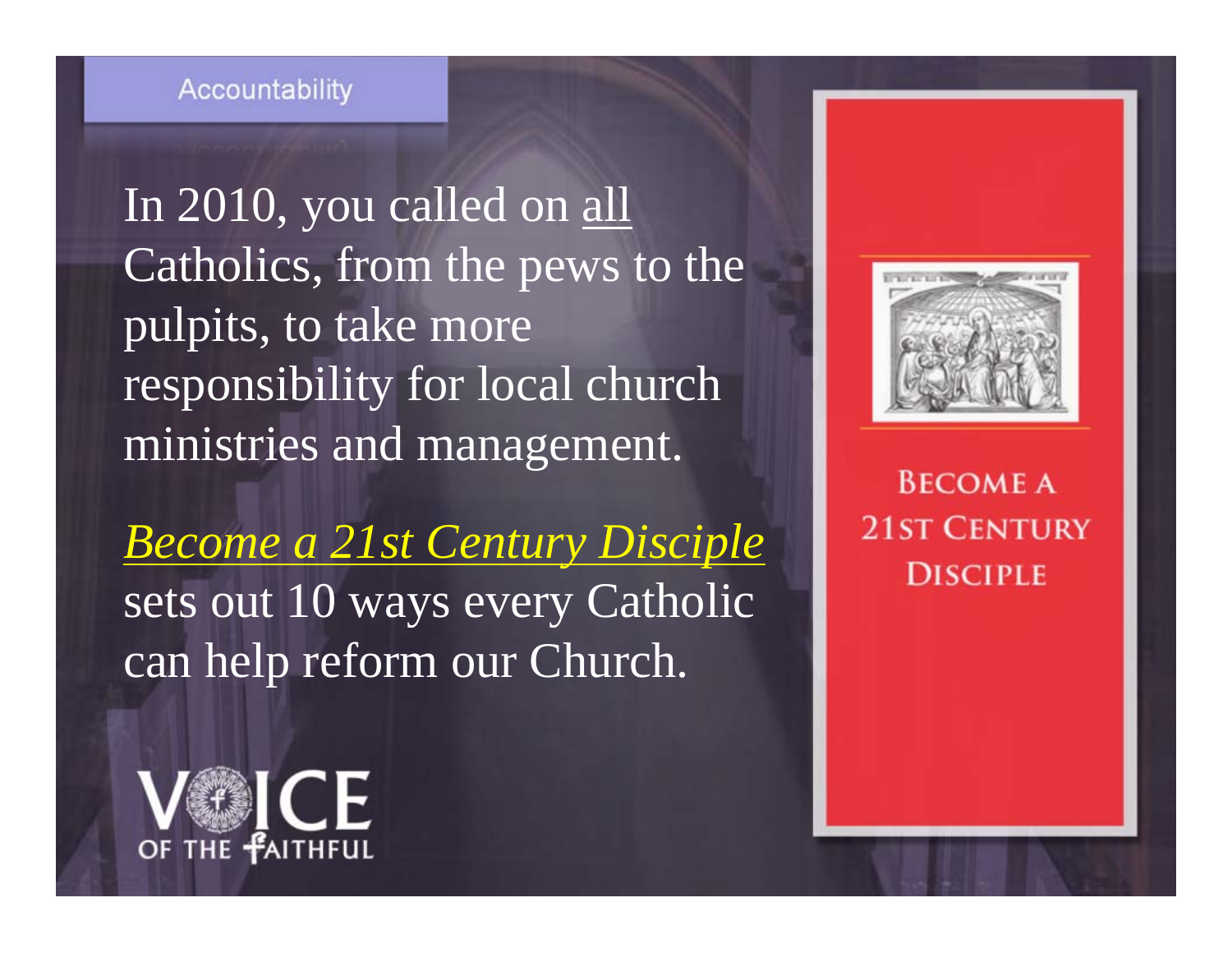### **Lay Responsibility**

*"We think the two new pamphlets are very clear and to the point. They are attractive and will catch people's attention. Love the images of an open window in the church and a list of 10 things to do."*

*– Affiliate in Florida*



Working together to keep the faith and change the Church



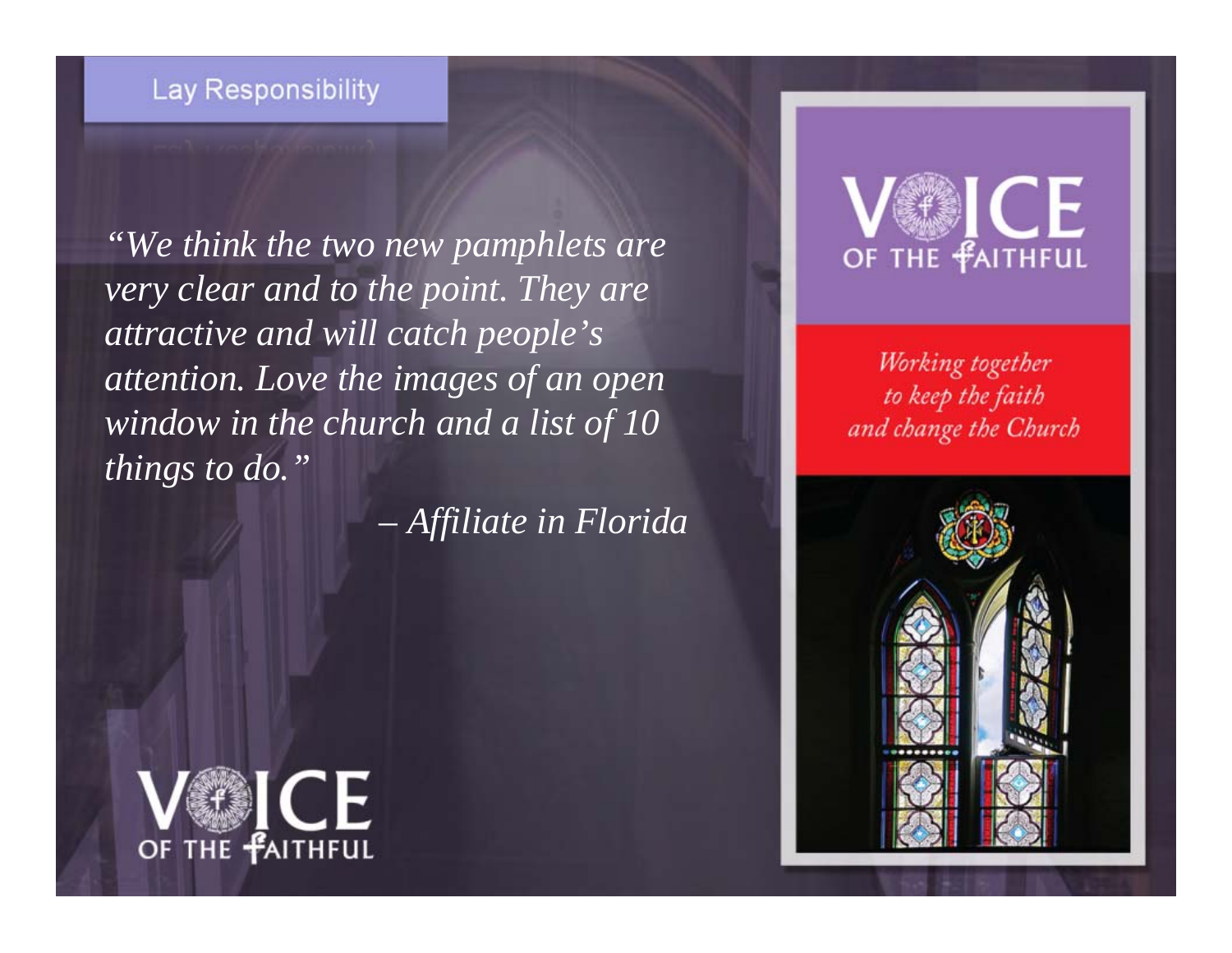Lay input in 2010 also propelled the planning of the American Catholic Council—a [gathering](http://americancatholiccouncil.org/)  in June 2011 inviting all the Baptized to assess our Church's needs and future.

Hundreds of you participated in listening sessions in your affiliates, in your parishes, in your regions, to comment on the agenda for this historic gathering.

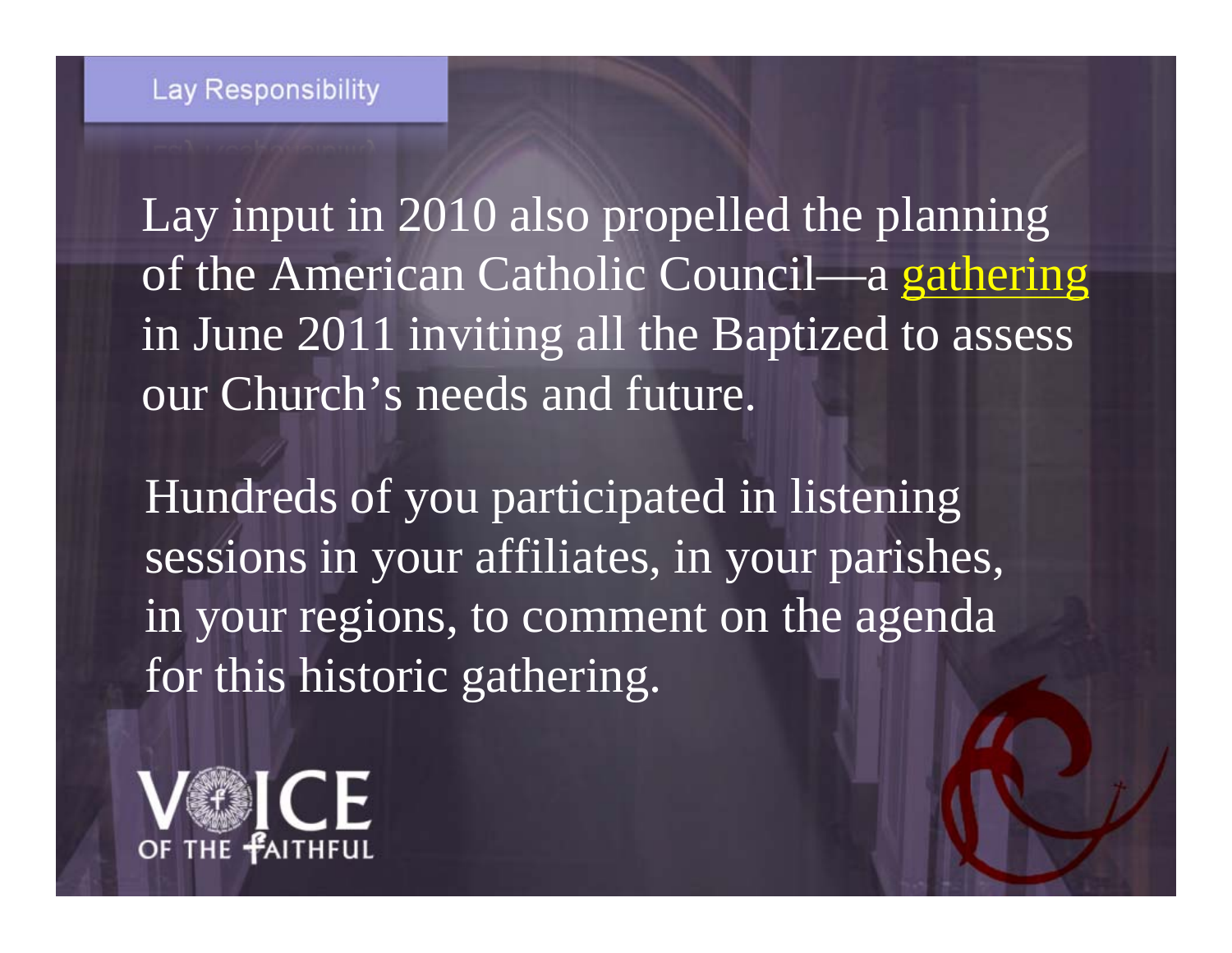In 2010, through the **Emily & Rosemary Fund** for Women in the Church, you helped us award \$20,000 to two women who unfairly lost their ministry positions and faced financial hardships.

As the hierarchy continues to limit pastoral roles for women in the Church, your support for the Fund in 2011 can help other women who face injustice simply for answering the call to ministry.

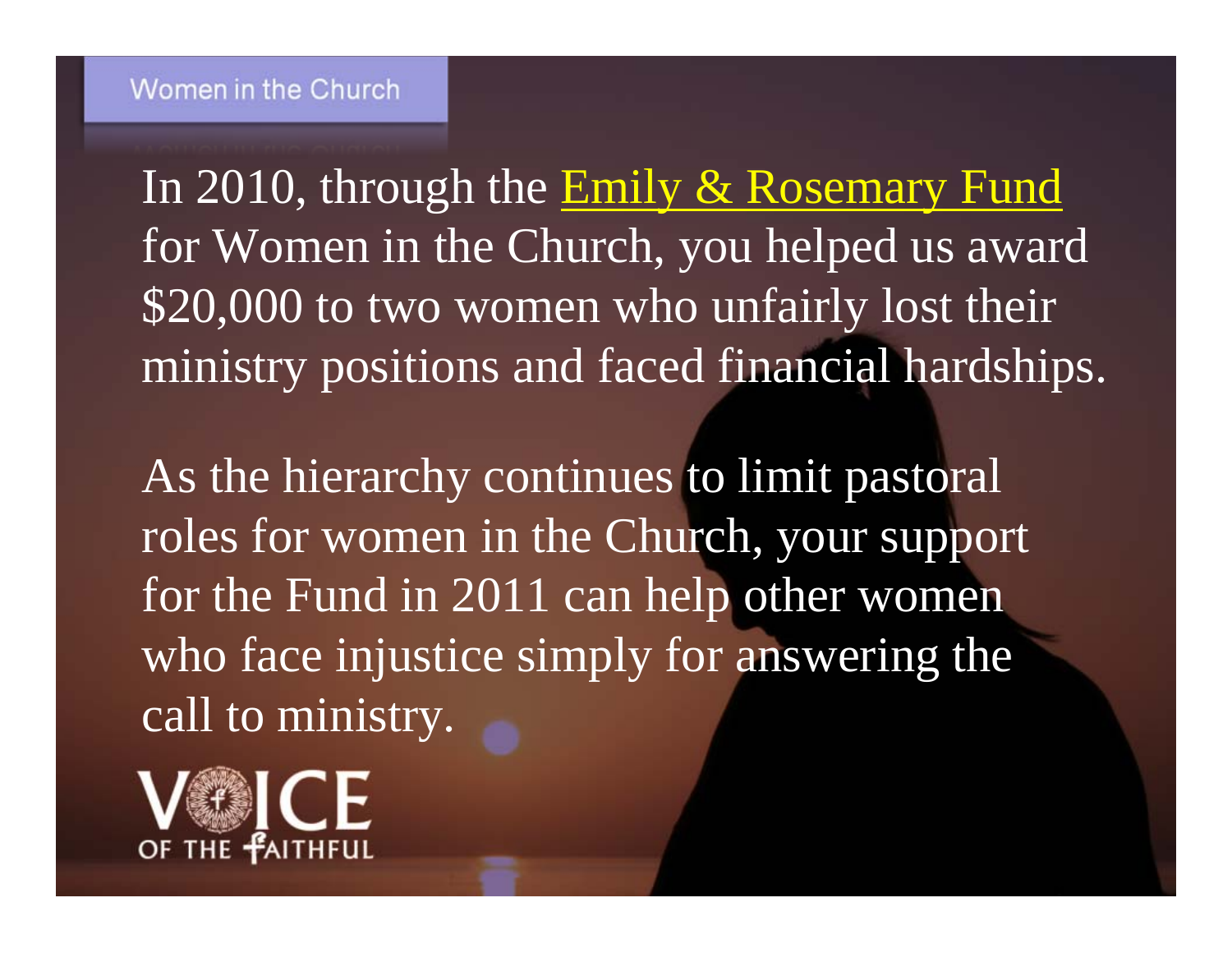**Voices in Action** 

## With our *Voices in Action* Teams, you also …

# organized prayer vigils

### wrote letters to editors





## hosted speakers at affiliate meetings

## supported survivors at hearings





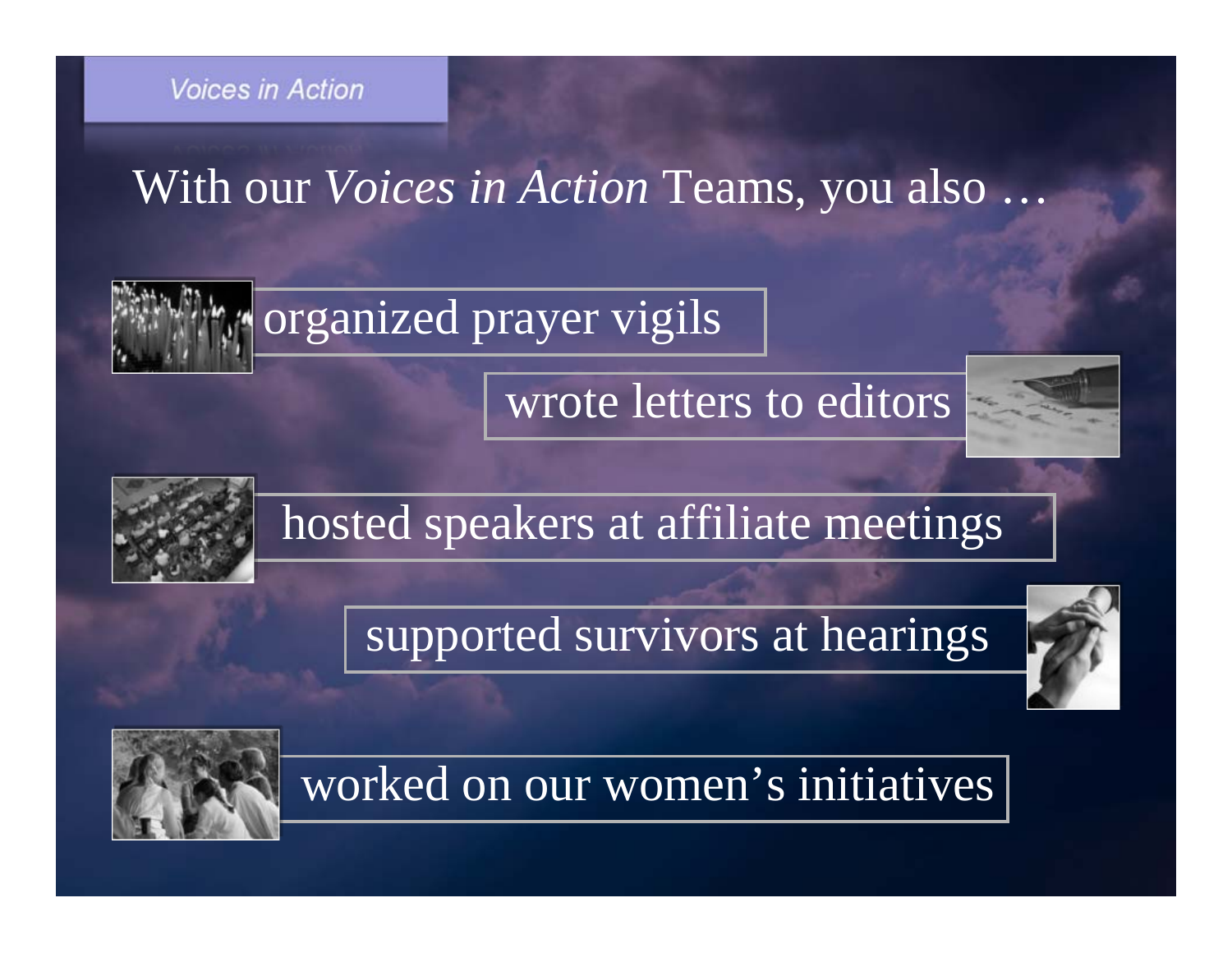#### **Voices in Action**

## Our work on a Blueprint for the Future continues:

- Child Protection/Support Survivors Team hosts a forum on our web pages for the stories of survivors and notes from their families and friends.
- Local Action Team works on an affiliate tool kit for future action and develops guidelines for pastoral and finance councils.
- Spiritual & Communal Growth Team continues to post devotional and prayer services, and leads an intercessory prayer group in praying for the success of other Voices in Action projects.



*"May your voice be strengthened as we move into an era of new challenges for us all." – VOTF member, Valhalla NY*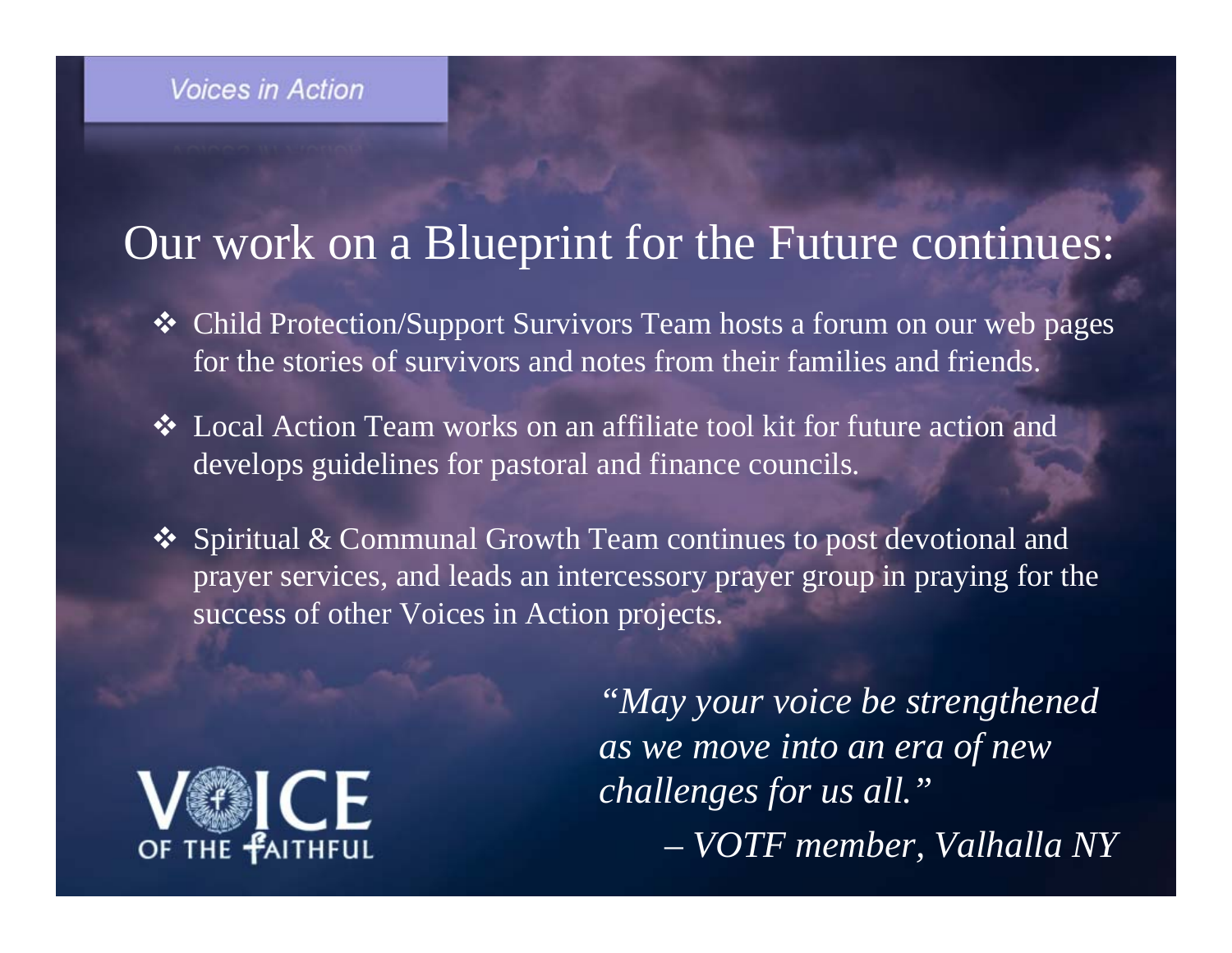#### **Voices in Action**

### A Blueprint for the Future

 Universal Church Reform Team hosts committees for the bishop selection project, the women's initiative, and priest support.

 Affiliate Liaison Team works directly with affiliates across the country to help spread each success and new idea from the one to the many.

 We've also developed a guide for assessing and then implementing proposals at the local level—from discerning the best approach to setting up meetings to contacting media at the appropriate time to finalizing the action and reporting its results.

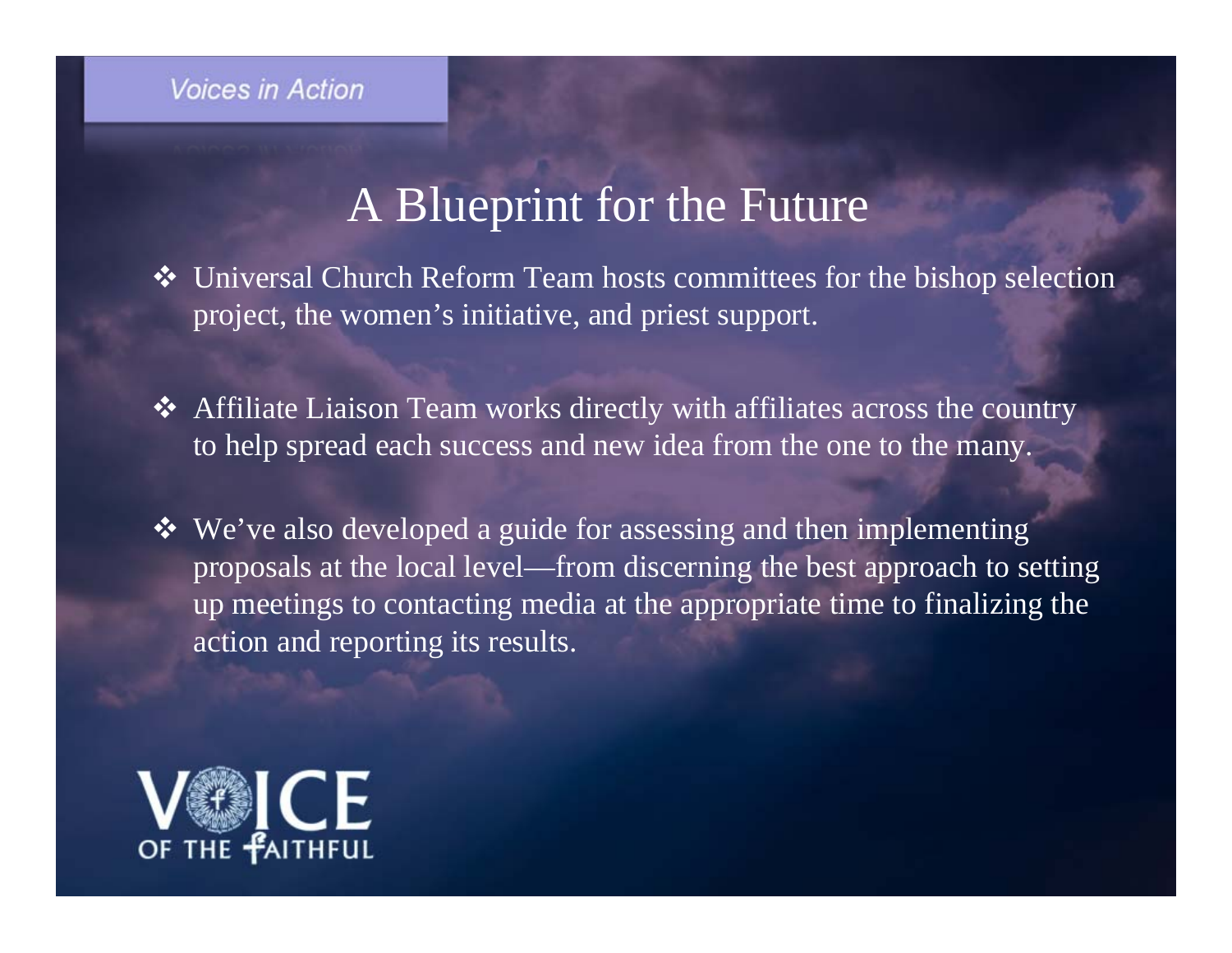We concluded 2010 with cash operating reserves equal to about five months normal operating expenses. This marks a significant turnaround from the precarious situation we faced in July 2009.

Your support plus rigorous cost-controls and new efficiencies led to this turnaround—and it ensures that your voices remain strong during this critical period in our Church.

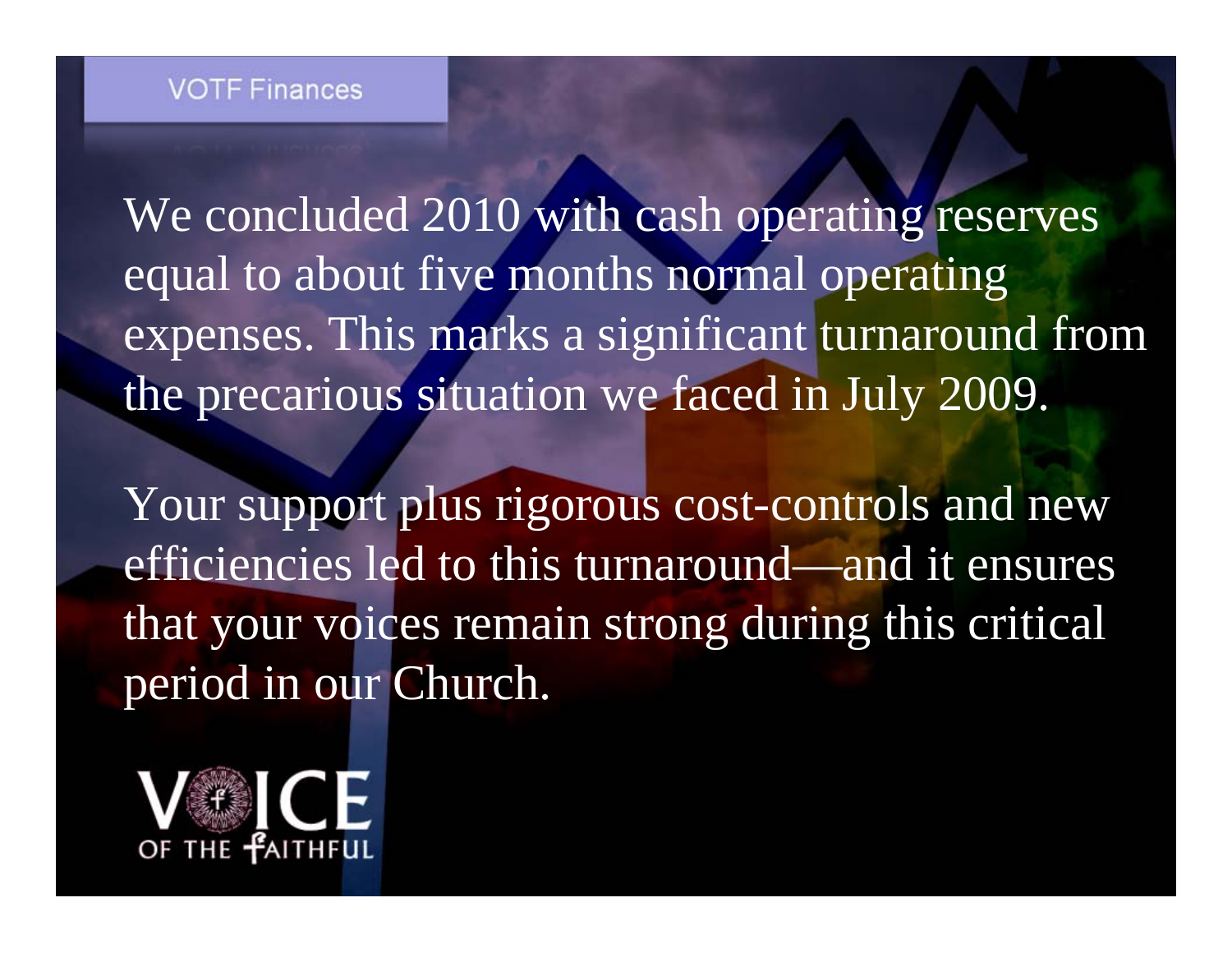We post our annual [Financial Statements](http://www.votf.org/page/votf-financial-statements/532) on the web pages, along with links to the forms we file with the IRS. Both are reviewed and then finalized by independent auditors.

And if "auditor speak" sounds confusing, we also post a [simplified review](http://votf.org/KeepLightsOn.pdf) of what it takes to keep the lights on as a national organization.

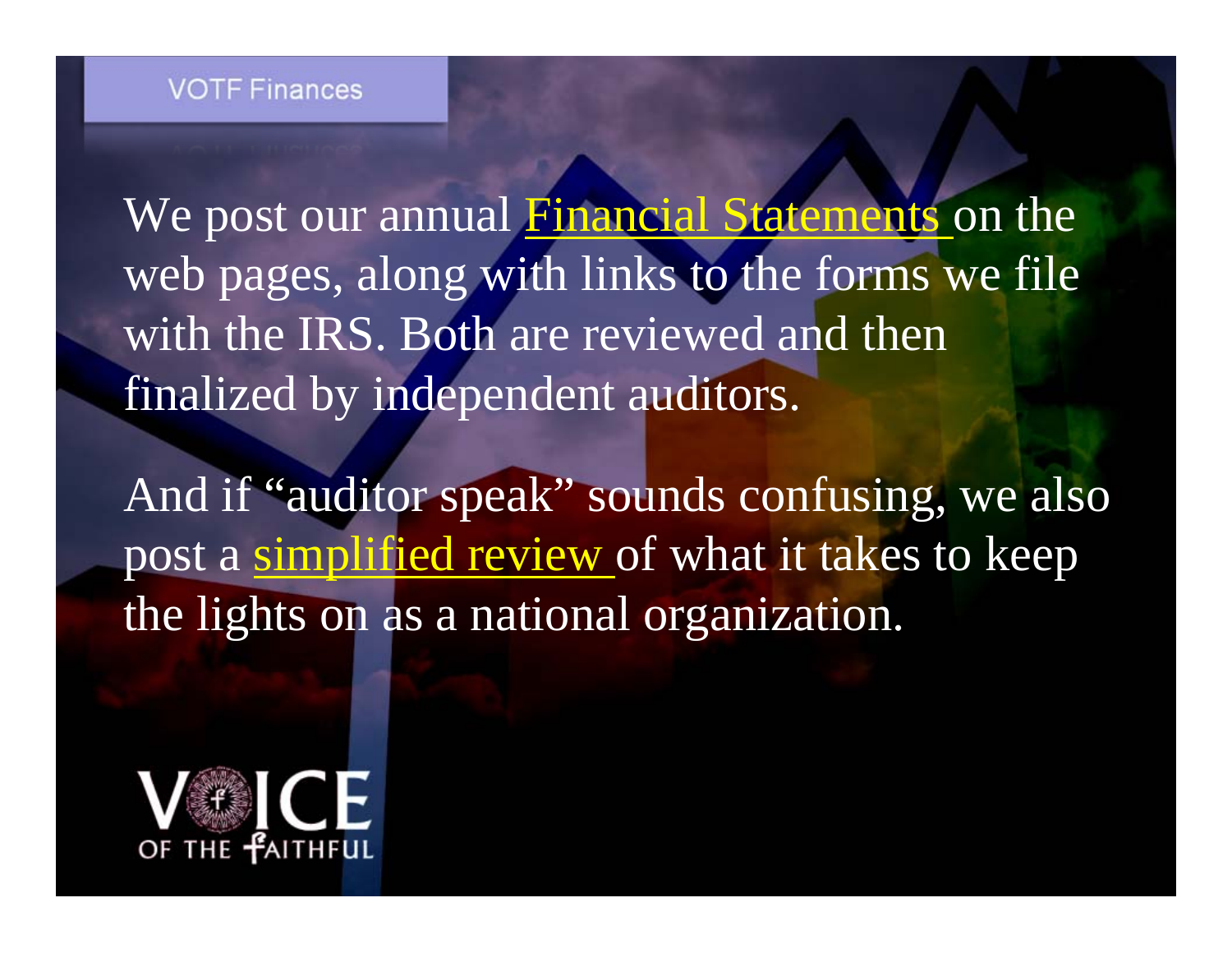You know from our letters and e-mails during the year that, in spite of our accomplishments, we have much more work to do. \* Revelations about sex abuse occur almost daily. **❖ Parishes continue to close.**  $\clubsuit$  Dioceses declare bankruptcy. Our children abandon our Church … Yet the hierarchy continues to focus on cosmetics rather than addressing the needs of a 21<sup>st</sup>-century Church beset by self-inflicted wounds.

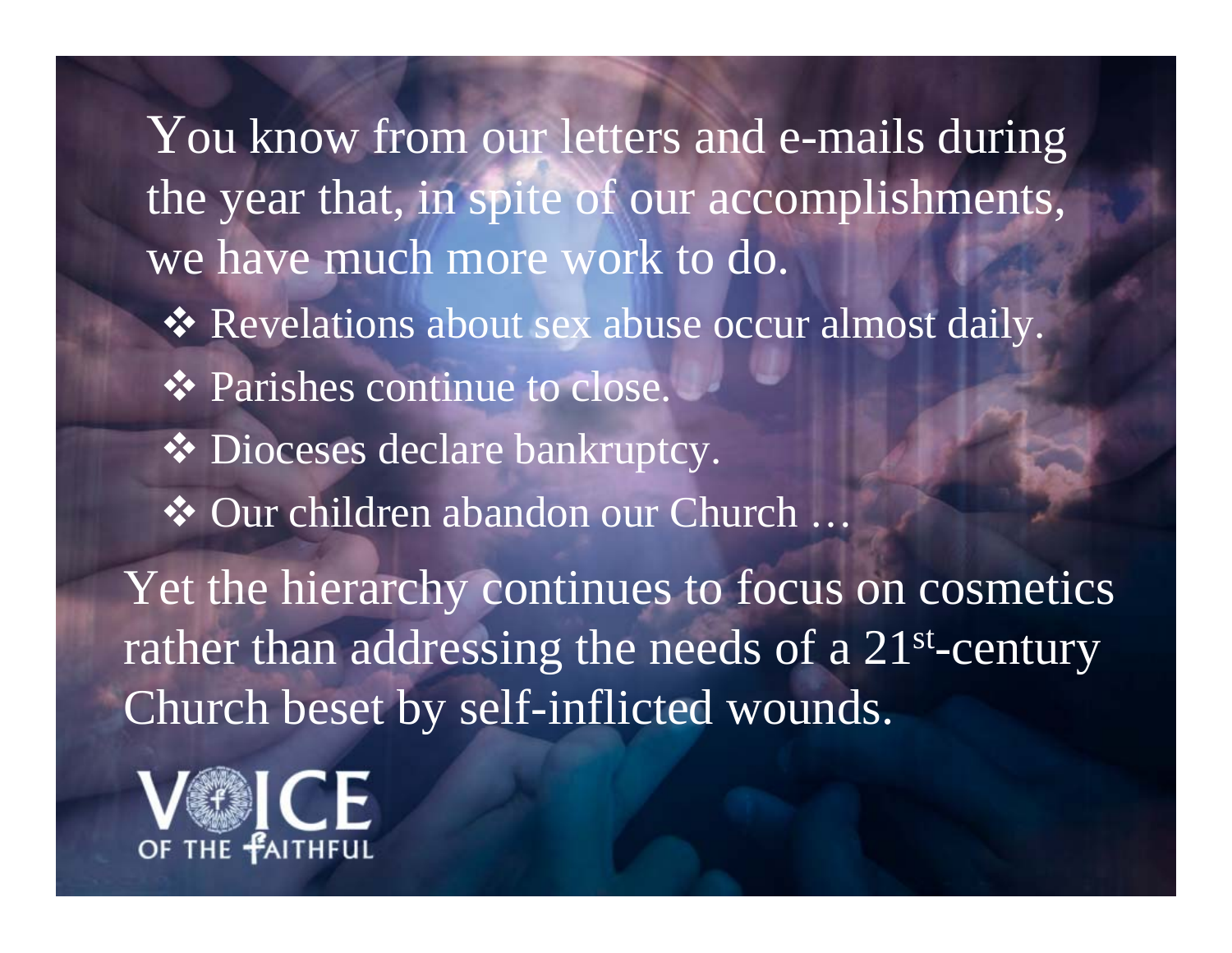YOU are the answer to these and other problems in our Church.

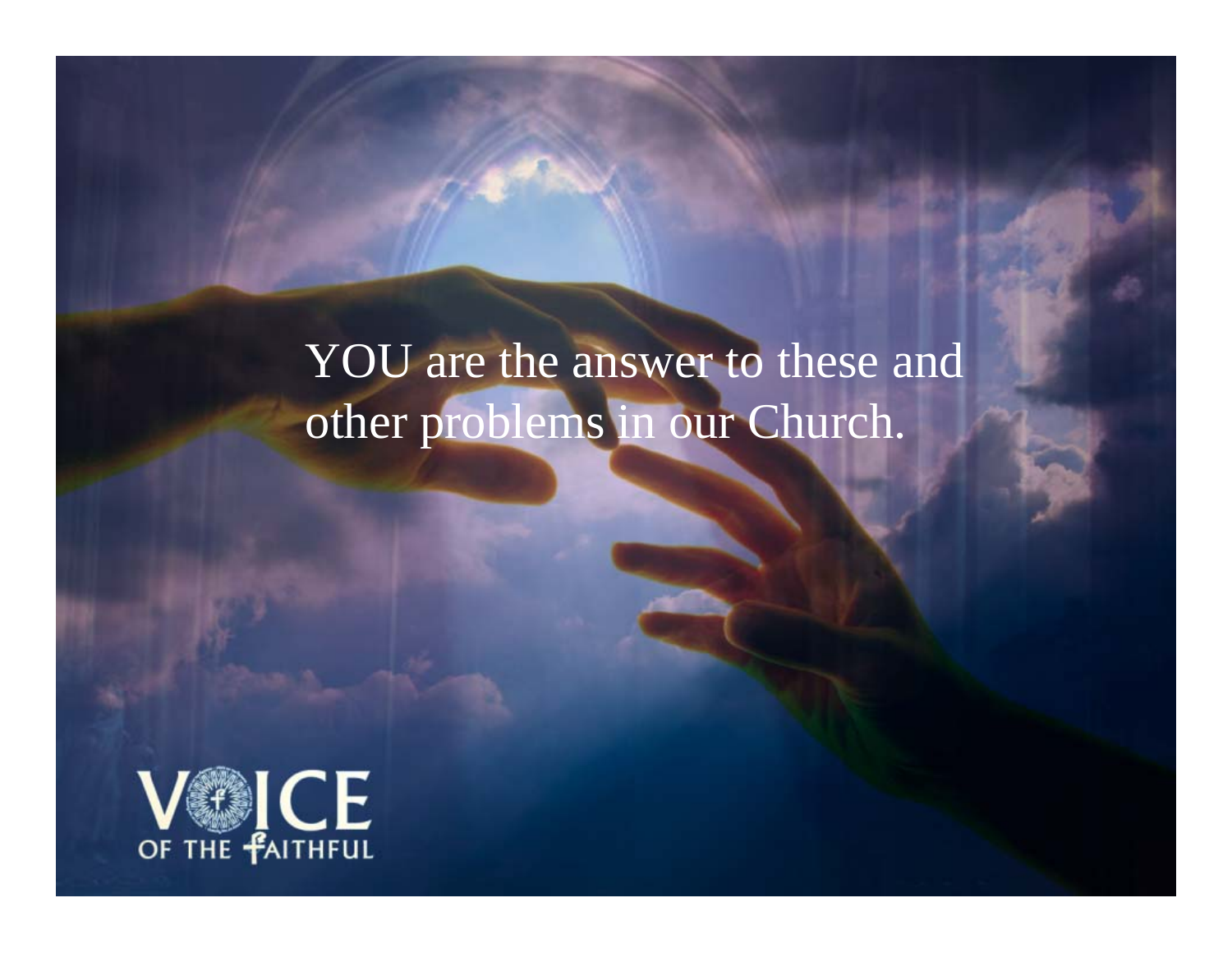You changed the Church in 2010. Now change it again in 2011.

We may not yet see the end of our renewal, but we can be confident in our hope: *"For in hope we were saved. Now hope that sees for itself is not hope. For who hopes for what one sees? But if we hope for what we do not see, we wait with endurance."*

*Rom. 8:24-25*